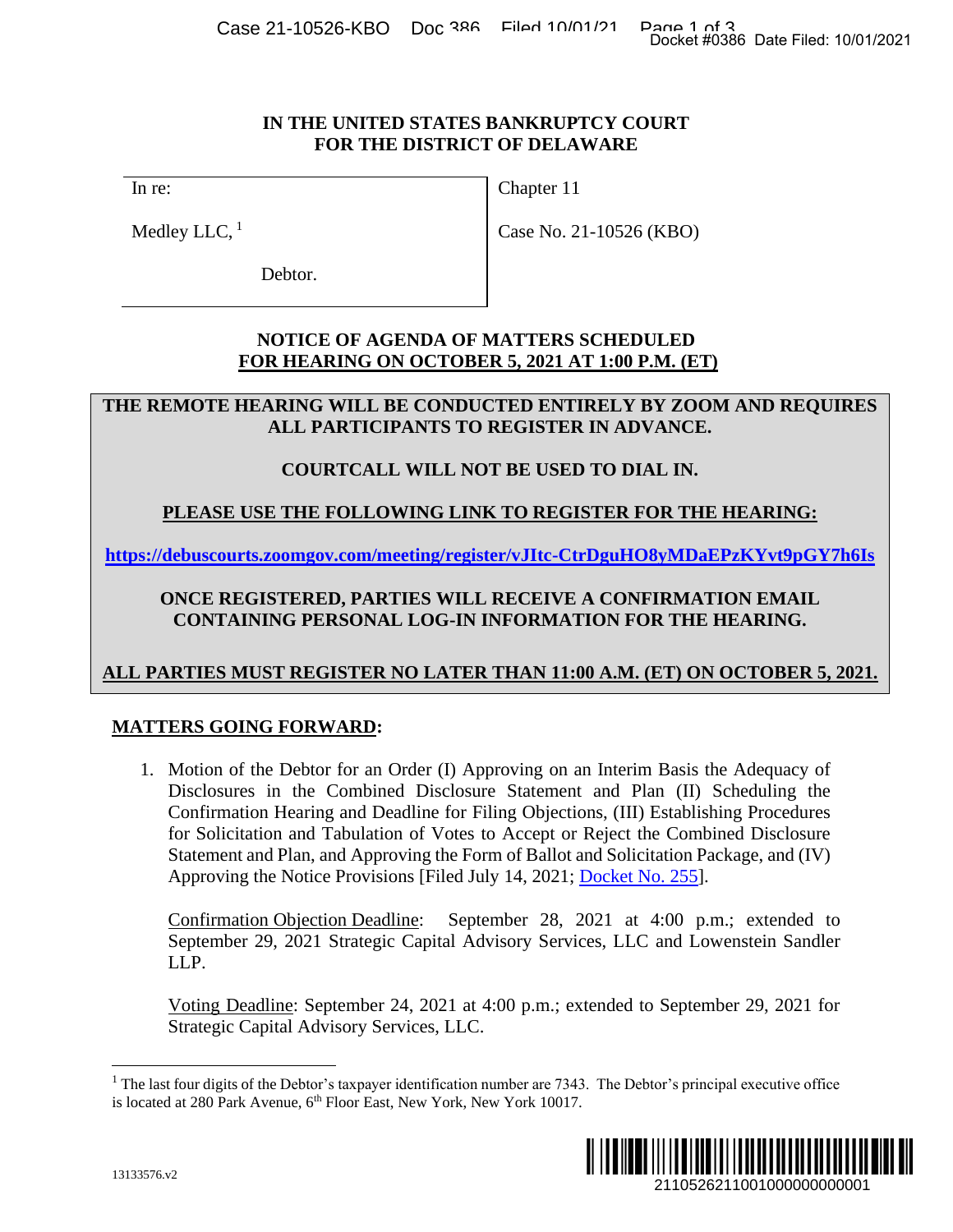#### Responses/Objections Received:

- A. United States Trustee's Objection to Confirmation of the Third Amended Combined Disclosure Statement and Chapter 11 Plan of Medley LLC [Filed September 28, 2021; [Docket No. 381\]](https://ecf.deb.uscourts.gov/doc1/042020050358).
- B. [SEALED] Objection to Confirmation of Plan of the US Securities and Exchange Commission [Filed September 28, 2021; Docket No. 382].
- C. [SEALED] Declaration in Support of Objection of the US Securities and Exchange Commission to Confirmation [Filed September 28, 2021; Docket No. 384].

Related Documents:

- A. Third Amended Combined Disclosure Statement and Chapter 11 Plan of Medley LLC [Filed August 13, 2021; [Docket No. 324\]](https://ecf.deb.uscourts.gov/doc1/042019961108).
- B. Notice of Filing of Blackline of Third Amended Combined Disclosure Statement and Chapter 11 Plan of Medley LLC [Filed August 13, 2021; [Docket No. 325\]](https://ecf.deb.uscourts.gov/doc1/042019961167).
- C. Order Granting the Motion of the Debtor for an Order (I) Approving on an Interim Basis the Adequacy of Disclosures in the Combined Plan and Disclosure Statement, (II) Scheduling the Confirmation Hearing and Deadline for Filing Objections, (III) Establishing Procedures for Solicitation and Tabulation of Votes to Accept or Reject the Third Amended Combined Plan and Disclosure Statement, and Approving the Form of Ballot and Solicitation Package, and (IV) Approving the Notice Provisions [Filed August 16, 2021; [Docket No. 328\]](https://ecf.deb.uscourts.gov/doc1/042019962758).
- D. Notice of (I) Interim Approval of Disclosure Statement, (II) Establishment of Voting Record Date, (III) Procedures and Deadline for Voting on Plan, and (IV) Hearing on Final Approval of Disclosure Statement and Confirmation of Plan and Related Procedures for Objections [Filed September 9, 2021; [Docket No. 351\]](https://ecf.deb.uscourts.gov/doc1/042020015331).
- E. Plan Supplement to the Third Amended Combined Disclosure Statement and Chapter 11 Plan of Medley LLC [Filed September 17, 2021; [Docket No. 371\]](https://ecf.deb.uscourts.gov/doc1/042020028704).
- F. Notice of Filing of Plan Supplement [Filed September 20, 2021; [Docket No. 376\]](https://ecf.deb.uscourts.gov/doc1/042020033149).
- G. Notice of Appointment of Oversight Committee Members [Filed September 28, 2021; [Docket No. 383\]](https://ecf.deb.uscourts.gov/doc1/042020050469).
- H. Declaration of James Lee Regarding the Solicitation of Votes and Tabulation of Ballots Cast on the Third Amended Combined Disclosure Statement of the Chapter 11 Plan of Medley LLC [Filed September 28, 2021; [Docket No. 385\]](https://ecf.deb.uscourts.gov/doc1/042020050615).